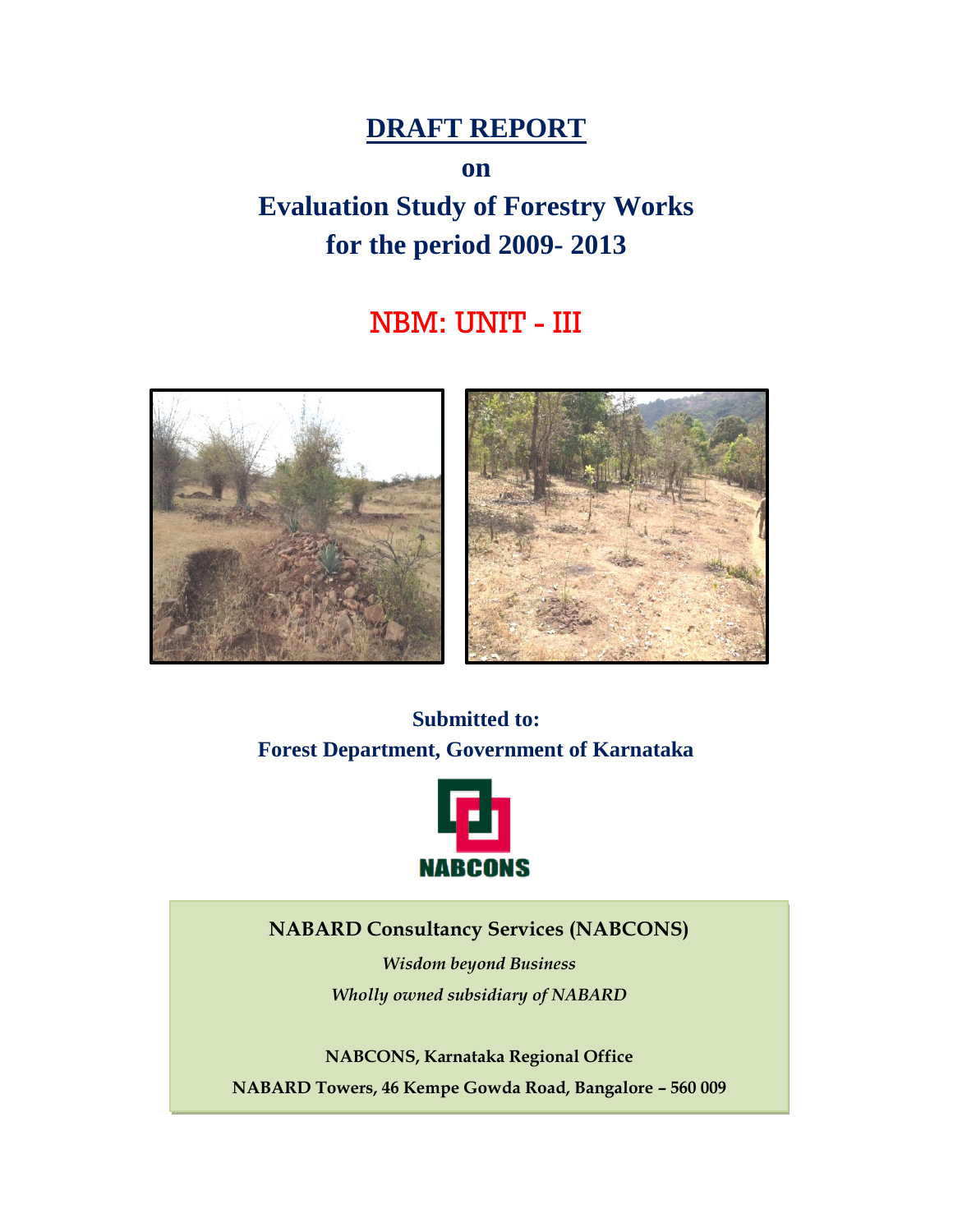# **Evaluation of Forestry Works NBM: UNIT - III**

## **Index**

| <b>Chapter No.</b> | <b>Content</b>                          | Page No. |
|--------------------|-----------------------------------------|----------|
| I                  | <b>Executive Summary</b>                | $1 - 4$  |
| $\mathbf{I}$       | Introduction                            | 5        |
| Ш                  | Sample Work                             | 6        |
| IV                 | <b>Material and Methods</b>             | $7 - 8$  |
| V                  | <b>Analysis and Evaluation Results</b>  | $9 - 13$ |
| VI                 | <b>Observations and Impact Analysis</b> | 14       |
| VII                | <b>Recommendations</b>                  | 15       |
|                    | Annexure                                |          |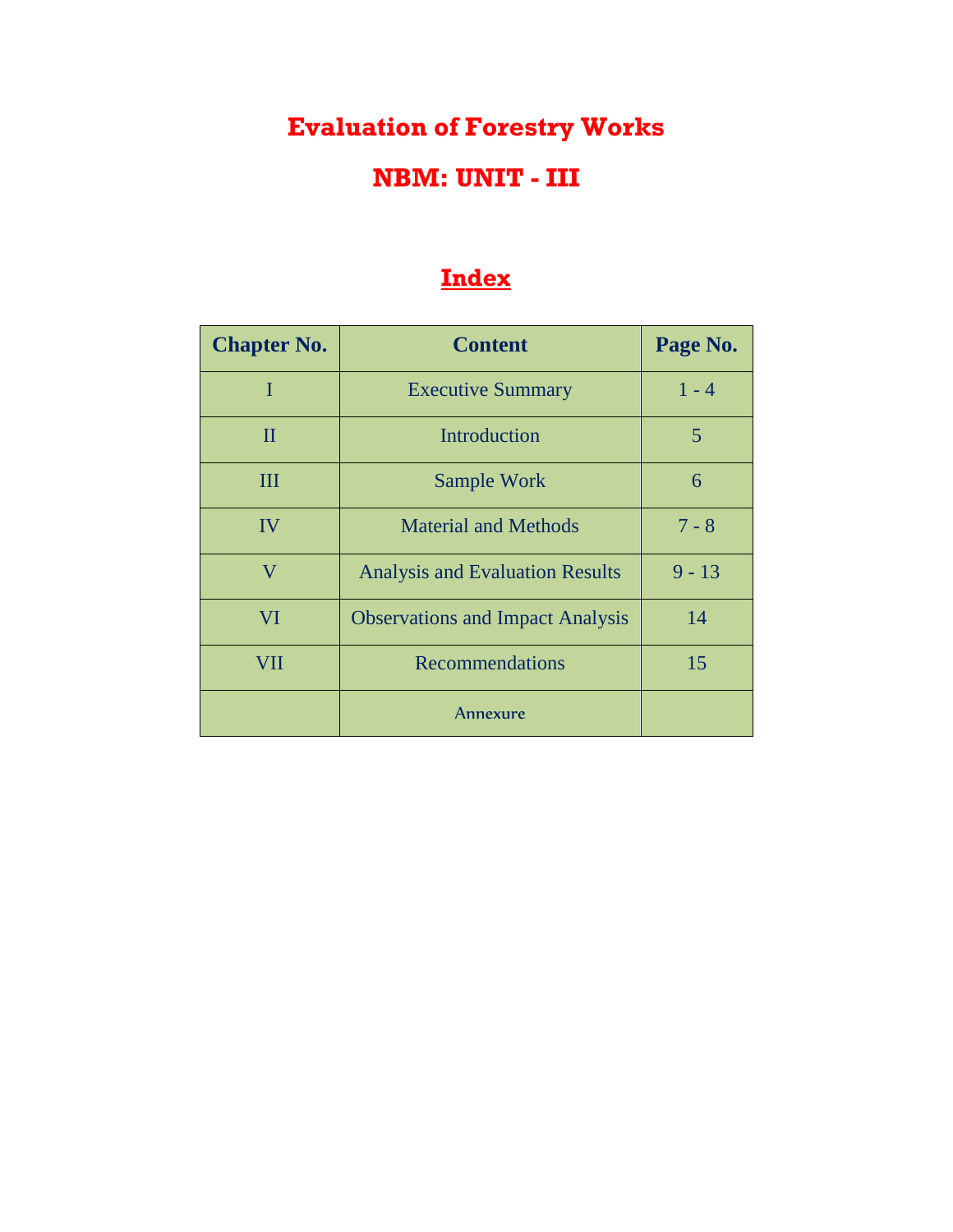### **CHAPTER – I EXECUTIVE SUMMARY**

### **A. Introduction**

The National Bamboo Mission (NBM) is a Government of India scheme is being implemented in the state of Karnataka with an objective of improving the growing stock of Bamboo resources in the country and to ensure sustainable access to the traditionally dependent communities to take up value addition activities. The Scheme is having following objectives.

#### **B. Objectives of the scheme**.

(a) Improve the productivity of Natural Bamboo resources through adoption of good management objectives.

- (b) Increase the Bamboo resources through creation of new bamboo plantation.
- (c) Improve the access of stakeholders to bamboo resources.

(d) Training and capacity building in value addition and skill development and market linkage.

- **C. Funding:** The funding to the program is made by the bamboo mission agency of GOI on annual basis.
- **D. Evaluation objectives**: The Evaluation of various activities implemented during the year 2009-10, 2010-11, and 2010-12 were undertaken in 7 circles of the Karnataka Forest department with the following objectives.
	- (a) Physical verification of the assets/activities implemented with 10% sampling intensity.
	- (b) Assessing the success of the plantations/growth performance/durability of assets.
	- (c) The impacts of the activities on the achievements of the objectives/goals.
	- (d) To analyze the causes and impediments in achieving the objectives.

#### **E. Evaluation results**

#### **1) Plantations evaluations**.

(a) **Survival percentage**: The plantation evaluation of NBM has shown survival percentage varying between 55 to 95% in different divisions. The table and graph representing the success rate is presented below.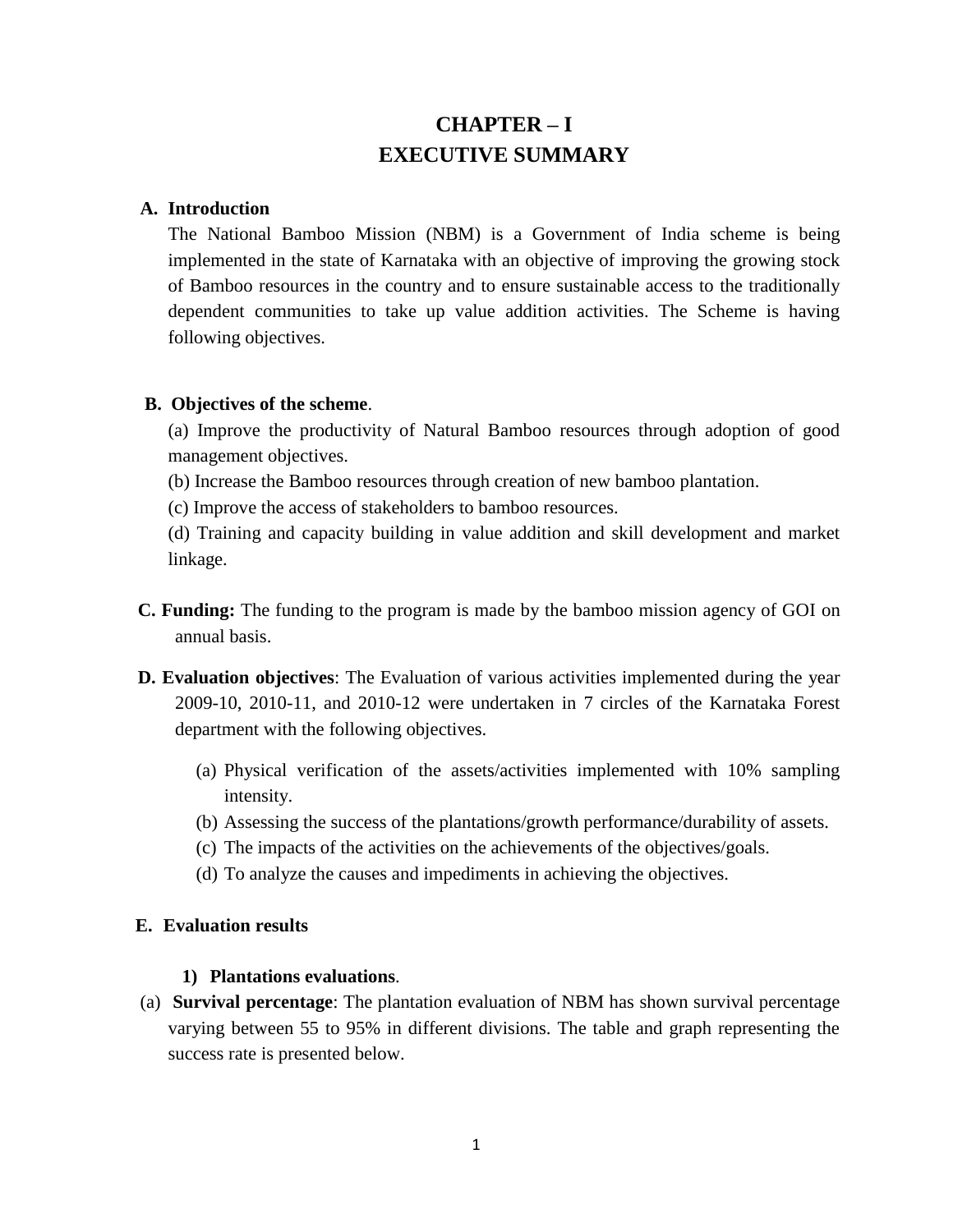| <b>Circle</b>  | <b>Very</b><br><b>Good</b> | Good | <b>Average</b> | Poor/<br><b>Failed</b> |
|----------------|----------------------------|------|----------------|------------------------|
| Shimoga        |                            |      |                |                        |
| Hassan         |                            | 2    |                |                        |
| <b>Bellary</b> |                            |      |                |                        |
| Chikmagalur    |                            |      |                |                        |
| % success      | 30                         | 45   |                |                        |

**Table showing the success ranks of the plantations**





(b) **Culms production**: The culms productions at different plantations were found varying between 5.2 to 8.2 culms/year in different divisions. The results are represented in the table and graph.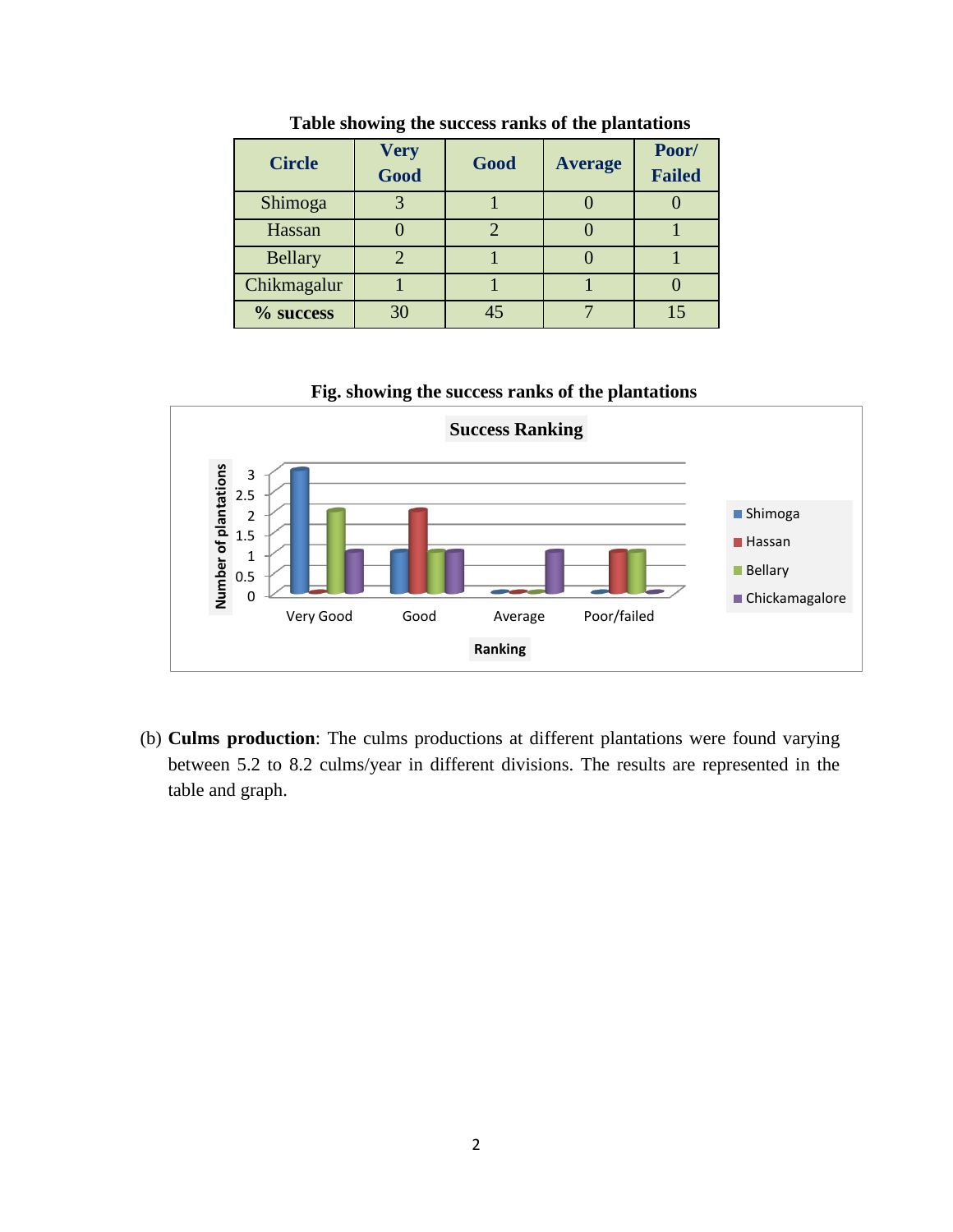

**Fig. showing the Culms production of the plantations**

(c) **Height**: The height measurement was found varying between 1-5.75 meters. The details are given in the main body of the report.

**2. Improvement of the existing stock**: The evaluation of the works of improvement of stock has shown the culms productions vary from 3 to 4.5.clump. Similarly the collar diameter has mean of 0.65 cm. culm.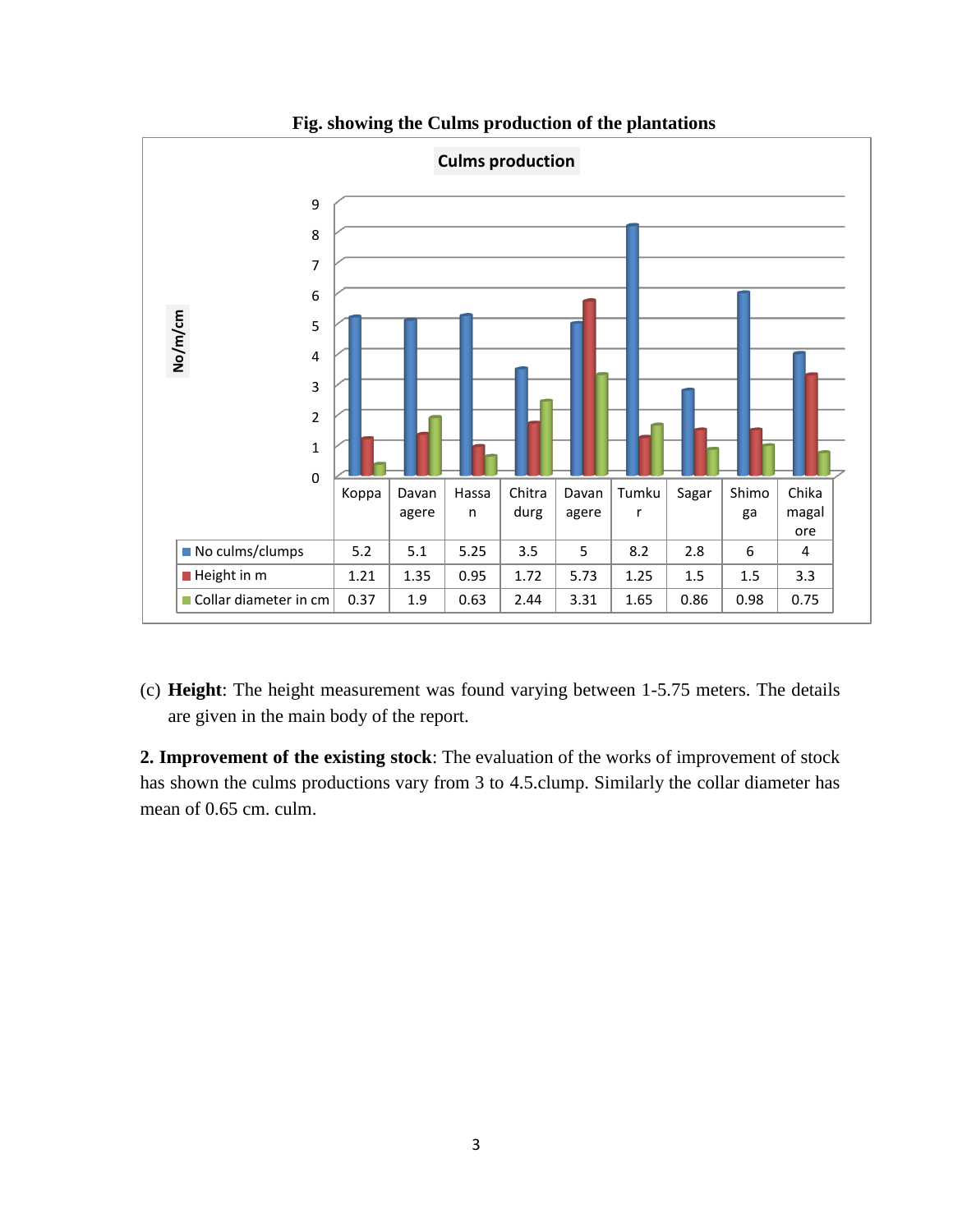### **Recommendations**

- 1. Investment on creating bamboo plantation may not be advisable. Rather the tending and improving the existing stock may be a better thing to do.
- 2. The investment on raising the plantations in drier district may be avoided as the results are not encouraging.
- 3. The site clearance for raising plantation was noticed in some areas which need to be avoided.
- 4. Choice of species. The species choice was very mechanical and there was no effort to match the sites.
- 5. Acacia auriculiformis is planted as core species in many compensatory plantations in high rainfall areas which may be completely avoided. Native species mix is the best option.
- 6. The SMC works are done very unscientifically. A guideline may be necessary to design and structure the works by estimating the quantum of water that could be impounded is to be done. The contour maps are to be used to locate the structure. The planning processes to regulate the SMC works are necessary.
- 7. The protection measures were not effective in many places. It is essential to provide maintenance provisions for five years so that the purpose is well achieved.
- 8. Plantation care. The plantation care and maintenance needs to be done for minimum five years. The investment must be done to ensure success of the plantations.
- 9. NBM must set a very successful model of plantation through innovations and higher investment as there is no cap on the unit cost.
- 10. Three year assessment is too early to judge the success. There should be five years interval evaluation twice to make a meaningful evaluation.
- 11. Internal evaluation. The internal evaluation needs to be strengthened and the database must be established to monitor the changes.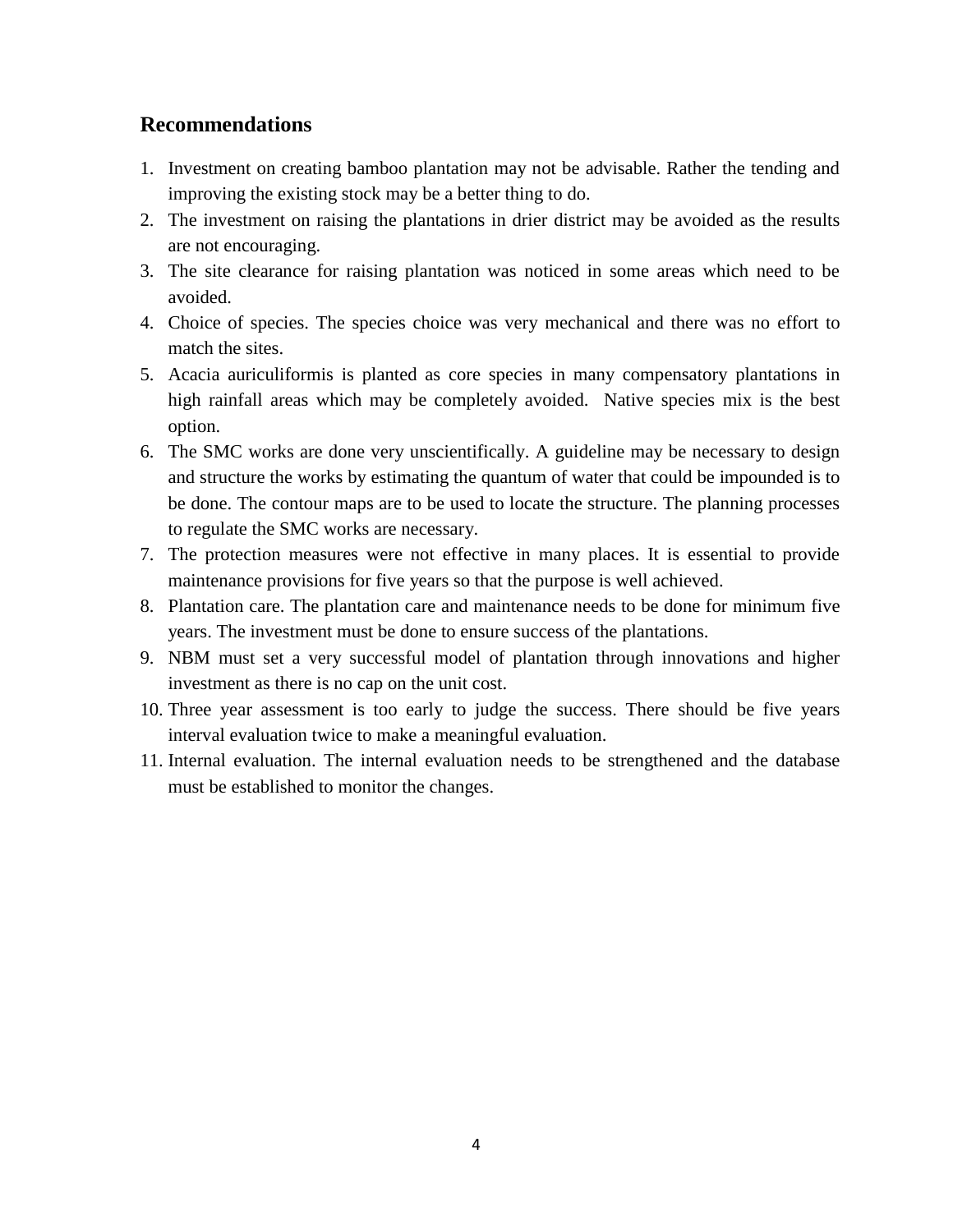## **CHAPTER - II INTRODUCTION**

The National Bamboo Mission is a Government of India scheme is being implemented in the state of Karnataka with an objective of improving the growing stock of Bamboo resources in the country and to ensure sustainable access to the traditionally dependent communities to take up value addition activities. The objectives of the scheme are as follows.

### **1.1 Objectives of the scheme**

(a) Improve the productivity of Natural Bamboo resources through adoption of good management objectives.

(b) Increase the Bamboo resources through creation of new bamboo plantation.

(c) Improve the access of stakeholders to bamboo resources.

(d) Training and capacity building in value addition and skill development and market linkage.

### **1.2. Funding**

The funding of the program is made by the bamboo mission agency of GOI on annual basis.

### **1.3 Evaluation Objectives of Thirteenth finance commission.**

The NBM work has been awarded for the evaluation work in two units of the State. Each unit is composed of group of circles comprising of 11 divisions in each Unit. The following objectives have been listed as the Terms of Reference.

 $\setminus$ 

### **A) Physical verification**

 $\triangleright$  To measure the extent to which the works were carried out for each of the schemes.

### **B) Impact assessment**

 $\triangleright$  To measure the efficiency and effectiveness of the schemes

### **C) Gaps in implementations**

 $\triangleright$  To identify the key issues and gaps in implementation and recommendations which could improve the quality of implementations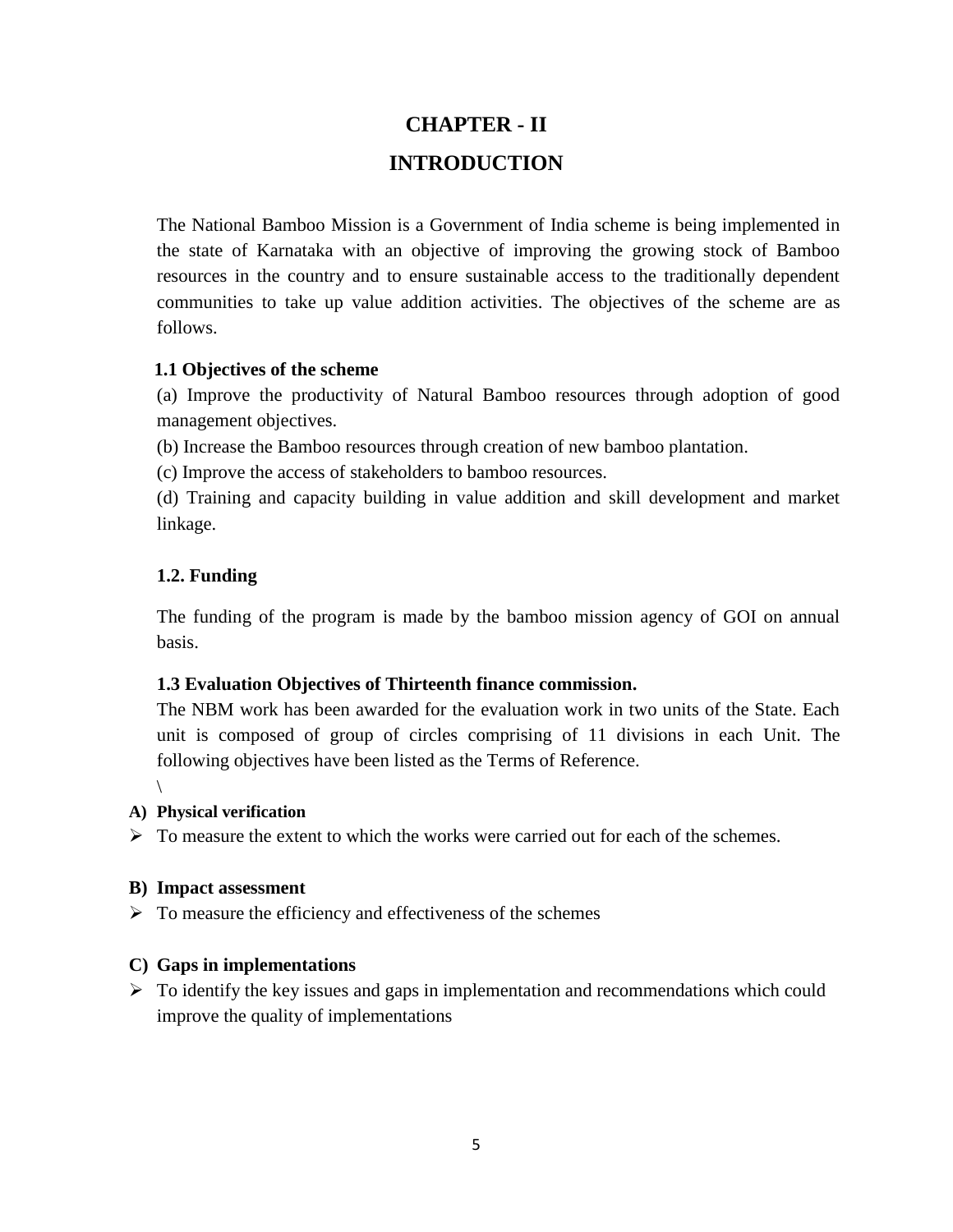### **CHAPTER - III SAMPLE DETAILS**

The data was grouped into activities like plantation, SMC. In each year the data was sorted out into divisions. Using probabilistic sampling method 10% sampling was done. It was further ensured to cover at least one activity in each Range.

**Table showing the number of samples selected for evaluation under NBM unit 3**

| SI. | <b>Year wise numbers of activity</b><br><b>Activities</b> |         |               |       |           | <b>Samples selected</b> |         |           |              |           |              |
|-----|-----------------------------------------------------------|---------|---------------|-------|-----------|-------------------------|---------|-----------|--------------|-----------|--------------|
| No. |                                                           | $09-10$ | $10 - 11$     | 11-12 | $12 - 13$ | <b>Total</b>            | $09-10$ | $10 - 11$ | <b>11-12</b> | $12 - 13$ | <b>Total</b> |
|     | SMC and<br>Others                                         |         | $\mathcal{D}$ |       | 2         |                         |         |           |              |           |              |
|     | Plantations                                               | 29      |               |       |           | 56                      |         |           |              |           |              |

### **Fig. showing the numbers of activities done between 2009-10 to 2012-13 in NBM Unit 3**



**Fig. showing the numbers of Samples selected for evaluation in NBM Unit 3**

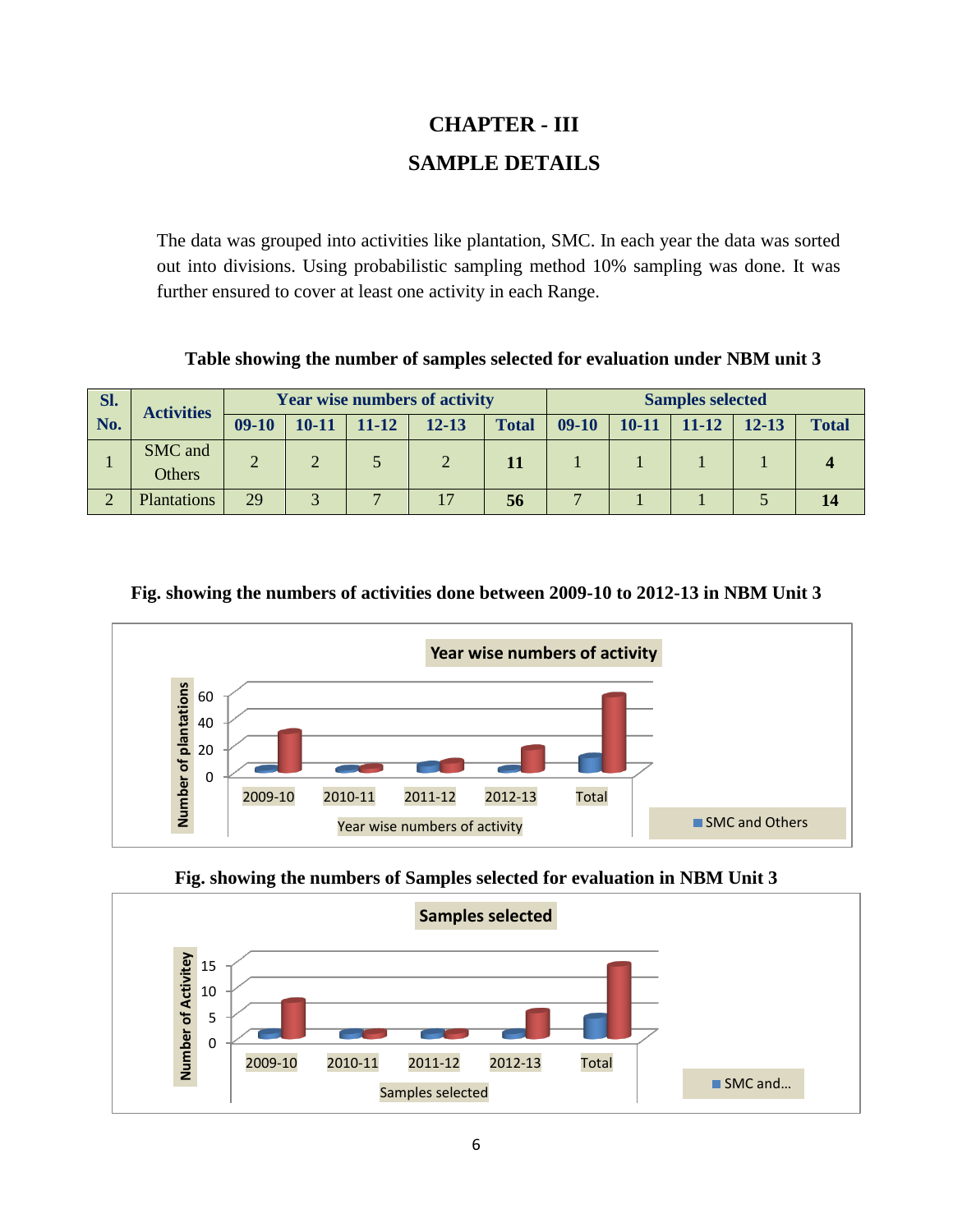## **CHAPTER – IV MATERIAL AND METHODS**

The present work was carried out to evaluate the forestry work done under Forest Development Agency (FDA), during the year 2009-10 to 2012-13 in Unit – III (Shimoga, Bellary, Hassan, Chikmagalur circles). Details of material used and methodology followed and observations recorded during the course of investigation are detailed here under.

### **3.2 Evaluation methods and techniques**

#### **3.2.1 Plantations**

Evaluation method: as per the terms of reference, 10 % of total numbers of plantations were randomly selected from each division and in each year. The selected samples were later evaluated with 2% intensity. For every 5 ha of plantation one sample plot of 0.1 ha was randomly selected using GPS to measure parameters like height survival rate, collar diameter and vigor of the plantations. The general observations were also selected with respect to biodiversity, soil moister conservation work ext

#### **Procurer to select plots in plantations**

The plantations were divided in to 5 ha gird on the map. Depending on the size of the plantation the number of sample plots was selected as follows.

- $(1)$   $\leq$  5 Ha one sample plot
- $(2)$   $\leq 10$  Ha two sample plot
- (3) <15 Ha three sample plot
- $(4)$   $<$  20 Ha four sample plot
- $(5)$   $>20$  Ha one sample plot for every 5 Ha
- (6) Sample plot size 1000 m<sup>2</sup> (31.62 m × 31.62 m)
- (7) GPS point: please record the GPS point.

**Selecting 0.1 ha in 5 ha gird** : in a 5 ha gird the plots are divided into 7<sup>\*7</sup> rows and columns .as shown in fig below. Further the procedure to select plots for deferent size plantation is given well in advance as shown in below.

| ⌒ |  |  |  |
|---|--|--|--|
|   |  |  |  |
|   |  |  |  |
|   |  |  |  |
|   |  |  |  |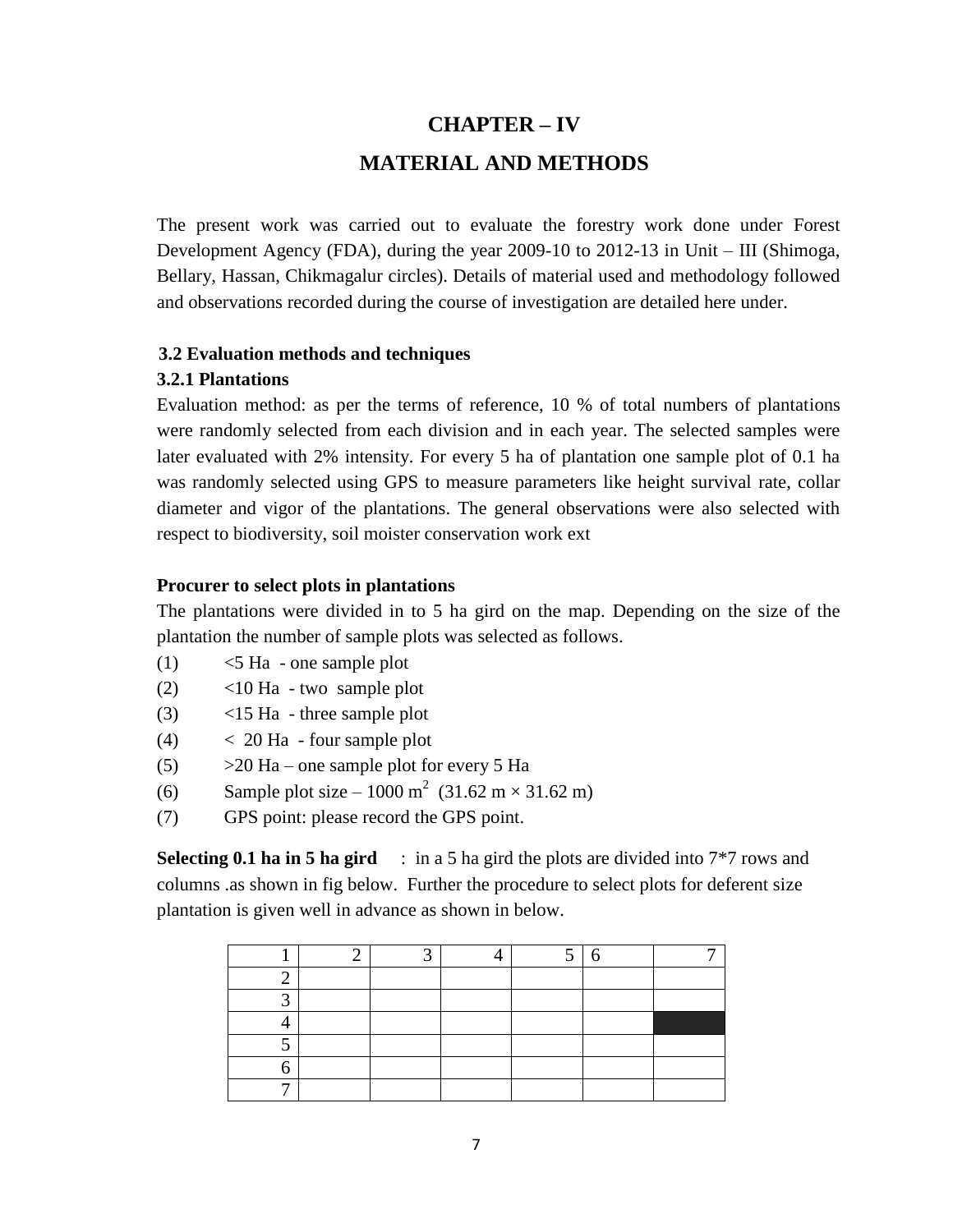| $1) 5$ ha  | $-4^{\text{th}}$ row   | $6th$ Colum - (1 sample plot)              |
|------------|------------------------|--------------------------------------------|
| $2)$ 10 ha | $-3rd row$             | $7th$ Colum – (I and 2 sample plot)        |
| 3) 15ha    | $-2nd row$             | $2nd$ Colum (1, 2 and 3 sample plot)       |
| 4) 20 ha   | $-5^{\text{th}}$ row   | $4th$ Colum (1, 2, 3 and 4 sample plot)    |
| $5)$ 25 ha | $-1$ <sup>st</sup> row | $6th$ Colum (1, 2,3,4 and 5 sample plot)   |
| $6)$ 30 ha | $6^{\text{th}}$ row    | $3rd$ Colum (1,2, 3,4,5 and 6 sample plot) |

(e) Regarding virtual demarcation of sub plots of 0.1 Ha. One need not physically divide the subplots on the ground. For example  $4^{\text{th}}$ row  $6^{\text{th}}$  Colum means we take 31  $\times$  4 meters (124 meters) from the corner main plot to the point on  $4<sup>th</sup>$  row and then from the marked point, measure  $6\times31$  meters to reach the  $6<sup>th</sup>$  Colum (horizontally) . Follow same procedure for all other rows and columns.

#### **Measurements**

- **a) Survival counts:** The total number of plants planted in the sample plot of 0.1 ha was manually counted by counting the pits/trenches. Later the plants surviving were counted to calculate the survival %.
- **b) Height:** In each sample plot height was measured for 2% of the total plants using the calibrated pole or the tape.
- **c) Collar diameter:** The collar diameter was measured for those plants which were measured for the height in cm. (girth was measured and converted to diameter).

**d) Counting the natural plants in the area**: The plants that were found naturally were counted for the purpose of bio-diversity.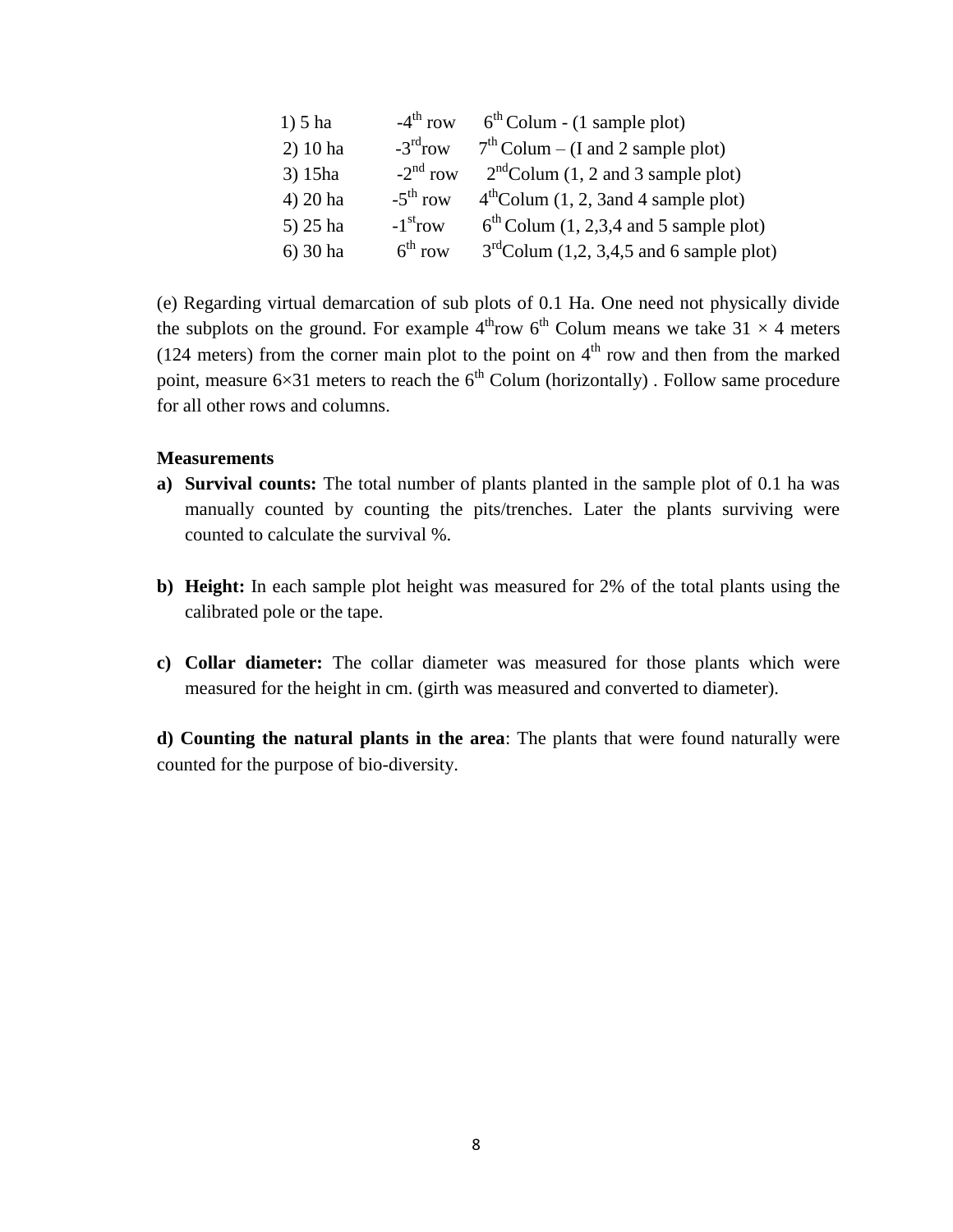## **CHAPTER – V ANALYSIS AND EVALUATION RESULTS**

The data collected on the plantation performance (survival%, Growth parameters height, number of culms and girth), has been tabulated and analyzed by treating the Division as a unit of management (territory) for the assessment of performance. However as the number of sample are too low in each division the circle wise tabulation has been done for the purpose of comparisons which are very distinct with respect to agro-climatic conditions. The financial auditing and the verifications have also been carried out as per the Terms of Performance (TOR) of the evaluation studies.

### **4.1 Plantation Evaluation**

The main activity of the Bamboo mission scheme is raising the Bamboo plantations in the degraded forests or any other suitable land. During the period of evaluation for the three years (2009-13) in four circles 1417 ha of plantations has been raised in various divisions.

### **4.1.1 Package and practice adopted**

The Bamboo forests sites which are degraded have been selected to take up planting and pitting method has been followed as a general practice with spacing varying from 5mx5m to 10mx10 m depending upon the degree of degradation in different sites. The pits size varies from 50cmx50cmx50cm to 75cmx75cmx75cm. In high rainfall areas *Bambusaarundanacea*has been planted as it is naturally found in these areas, where as in the moderate and low rainfall areas *Dendrocalamusstrictus* has been planted which is a natural species in the drier climatic zone. However in the natural bamboo flowered but degraded sites, site improvement work like tending and hoeing working has been done to the regenerating seedlings with good protection measures from fire and grazing.

### **4.1.2 Survival percentage**

Out of total 62 plantations raised in three years in different divisions 14 plantations were surveyed and assessed for the survival % and the growth performance. The results of the survival percentage against each division are presented in the table below.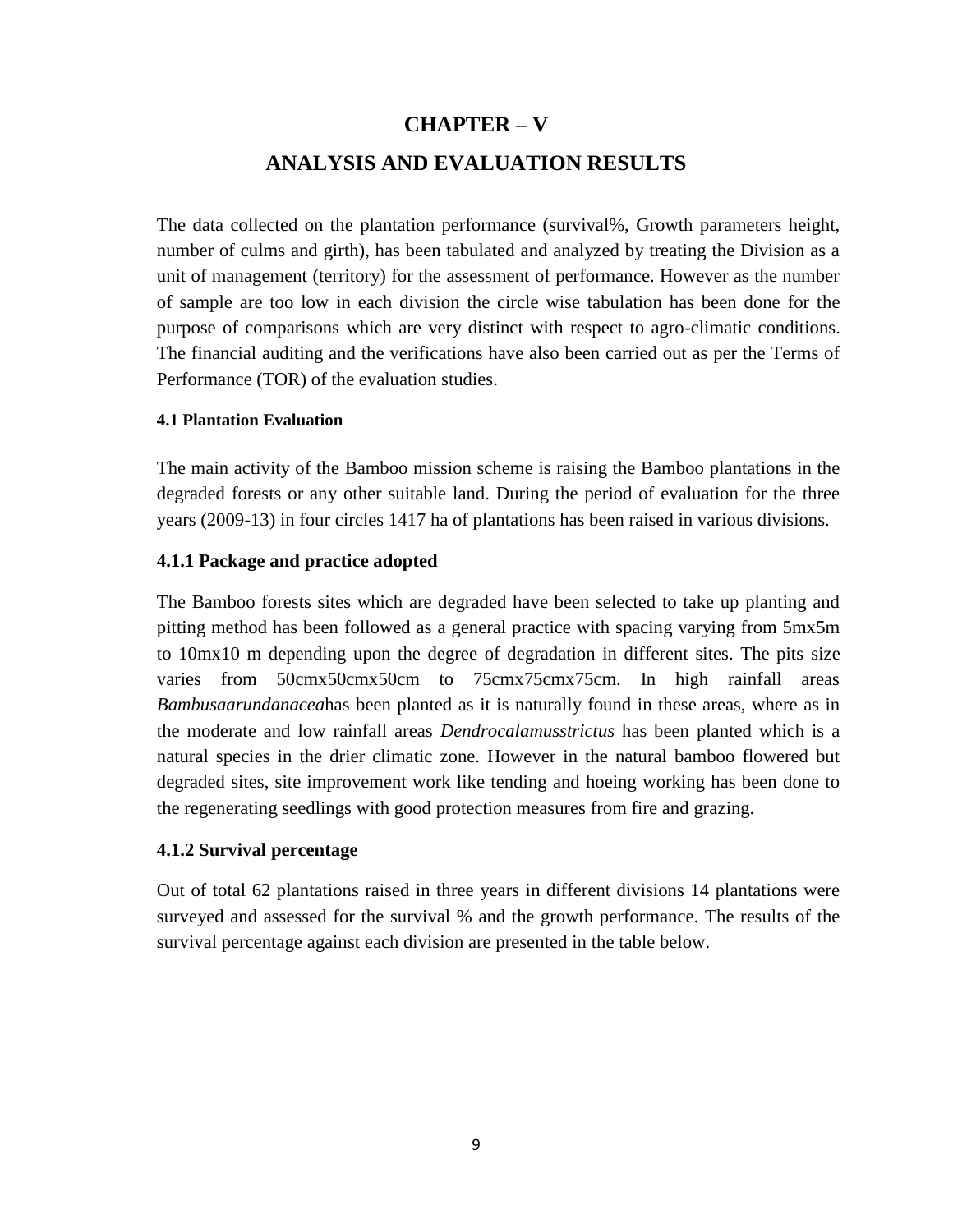| Sl.<br>No.     | <b>Division</b> | <b>Range</b> | Survival% | N <sub>o</sub><br>culms/clumps | <b>Height</b><br>in m | <b>Collar</b><br><b>Diameter</b><br>in cm |
|----------------|-----------------|--------------|-----------|--------------------------------|-----------------------|-------------------------------------------|
| $\mathbf{1}$   | Koppa           | N.R.Pura     | 81.42     | 5.2                            | 1.21                  | 0.37                                      |
| $\overline{2}$ | Koppa           | Koppa        | 59.5      | 5.1                            | 1.35                  | 0.71                                      |
| 3              | Davangere       | Channagiri   | 85.95     | 5.1                            | 1.35                  | 1.9                                       |
| $\overline{4}$ | Hassan          | Yeslur       | 30        | 5.25                           | 0.95                  | 0.63                                      |
| 5              | Hassan          | Alur         | 62        | 5.6                            | 2.5                   | 0.95                                      |
| 6              | Chitradurg      | Hiriyur      | 35        | 3.5                            | 1.72                  | 2.44                                      |
| 7              | Davangere       | Honnali      | 92.5      | 5                              | 5.73                  | 3.31                                      |
| 8              | Tumkur          | Gubbi        | 76.66     | 8.2                            | 1.25                  | 1.65                                      |
| 9              | Chitradurga     | Hosadurga    | 40        | 6                              | 1.41                  | 1.59                                      |
| 10             | Sagar           | Sagar        | 100       | 2.8                            | 1.5                   | 0.86                                      |
| 11             | Shimoga         | Mandagadde   | 89.92     | 6                              | 1.5                   | 0.98                                      |
| 12             | Shimoga         | Mandagadde   | 85.71     | 5                              | 1.3                   | 1.2                                       |
| 13             | Shimoga         | Mandagadde   | 75.8      | 6                              | $\overline{2}$        | 0.85                                      |
| 14             | Chikmagalur     | Muithodi     | 78.6      | $\overline{4}$                 | 3.3                   | 0.75                                      |

**Table showing the survival % and growth parameters of plantations**

**Fig. showing the Survival rate of plantation**

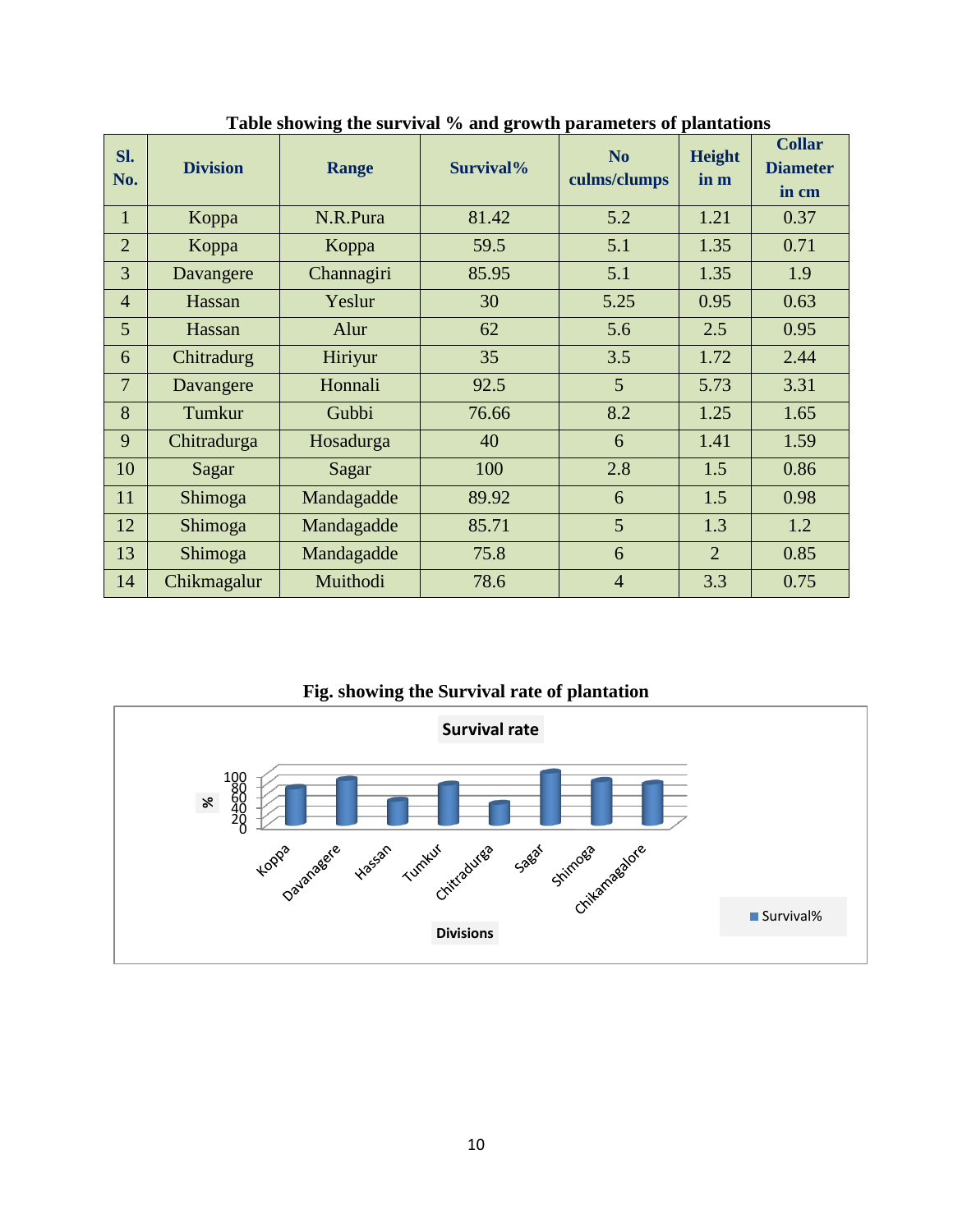| <b>Circle</b>  | <b>Very Good</b> | Good | <b>Average</b> | <b>Poor/Failed</b> |
|----------------|------------------|------|----------------|--------------------|
| Shimoga        |                  |      |                |                    |
| Hassan         |                  |      |                |                    |
| <b>Bellary</b> |                  |      |                |                    |
| Chikmagalur    |                  |      |                |                    |
| % success      | 30               |      |                |                    |

**Table showing the success ranks of the plantations**

#### **Fig. showing the success ranks of the plantations**



#### **4.1.3 Key findings.**

- 1. Success Rate. The survey has shown that 30 % of the plantations raised under the scheme has shown very good success rate under the NBM scheme. Further nearly 45% of the bamboo plantations have shown good success rate indicating high success rate of the plantations. The average success rate was about 15% which is attributable to poor site quality. However, the failure plantations were in two sites out of 14 sites surveyed and these sites fall in the very low rainfall areas.
- 2. Growth performance. The growth performance of *Bambusaarundanacea* was found very good in high rainfall areas like Shimoga and Hassan with an average height growth rate of 5.7 meter in three years is very impressive followed by many plantations with an average growth of 1.1 meter per year.
- 3. The collar diameter of the best plantation was ranging between 0.7 to 1.3 cm diameters indicating the good growth performance as compared to natural forests performance.
- 4. The number of culms per clump was found to be varying between 2 to 8 with an average of 5 culms per clump in three year growth indicating a promising growth potential.
- 5. Failure of nearly 15 % of the plantation is a cause of concern as t would reflect the inherent problems in the site selection and species choice which has been a major problem in the plantation success.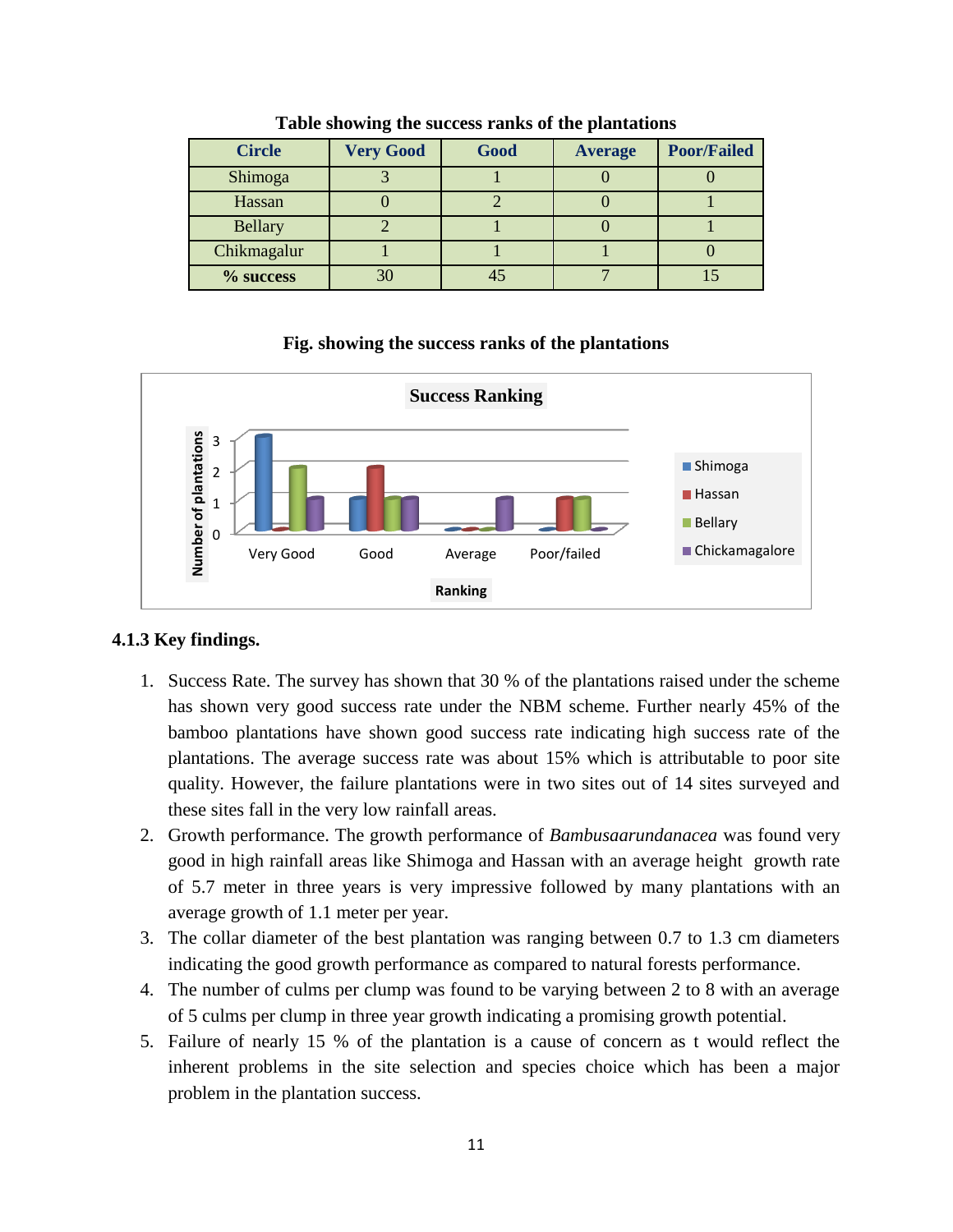### **4.1.4. Recommendations**

- 1. **Selection of the site**. It is recommended that the site selection for bamboo plantation should be in the open areas where the shade is less than 10%. The bamboo plantation as a gap plantation has shown very low success and poor performance.
- 2. **Choice of species**. It is recommended that the areas receiving the low rainfall (<600 mm) may be excluded from bamboo plantations. *Bambusaarundanacea* may be planted in the areas receiving more than 800 mm per annum and the *Dendrocalamusstrictus* may be restricted to moderately good rainfall areas.
- 3. **Maintenance and cultural operations**. It is recommended that a minimum of five years protection and maintenance may be adopted to ensure good success.

### **4.2 Improvement of the Growing stock**

Under the NBM scheme improvement of the growing stock in the natural forests has been done with an objective of enhancing the productivity in the natural forests. The degraded sites in having good potential for good growth are selected for the treatment. The treatment includes protection from grazing and fire by taking up protection measure and providing soil working and tending operations to the existing stock.

| Year    | <b>Extent</b> | No. of works | <b>Remarks</b> |
|---------|---------------|--------------|----------------|
| 2009-10 | 140 ha        |              | Good           |
| 2010-11 | 50 ha         |              | Good           |
| 2011-12 | $25$ ha       |              | Good           |
| 2012-13 | 50 ha         |              | Good           |

**Table showing the details of work taken up during the Evaluation period**

Under this activity, the site was protected from fire and grazing through formation of Cattle proof trenching or Barbed wire fencing. Inside the forests the clumps were selected and contour trenches have been formed along with soil hoeing was done to enhance the water holding capacity of the sites. The weeding and the fertilizer application have been done to tend the growing stock.

| <b>Division</b> | <b>Location</b> | <b>Clumps</b>  | <b>New Culms</b> | <b>Collar</b>   |
|-----------------|-----------------|----------------|------------------|-----------------|
|                 |                 | <b>Treated</b> | <b>Numbers</b>   | <b>Diameter</b> |
| Koppa           | Chikagrahara    | 5000 (25 ha)   | 3.5              | 0.56            |
| Koppa           | Chikagrahara    | $6000(60)$ ha) | 4.5              | 0.45            |
| Koppa           | Chikagrahara    | 5000 (25 ha)   | 3.5              | 0.65            |
| Koppa           | N. R. Pura      | 3000 (15 ha)   | 3                | 0.5             |

**Table showing the growth performance of the Bamboo clumps**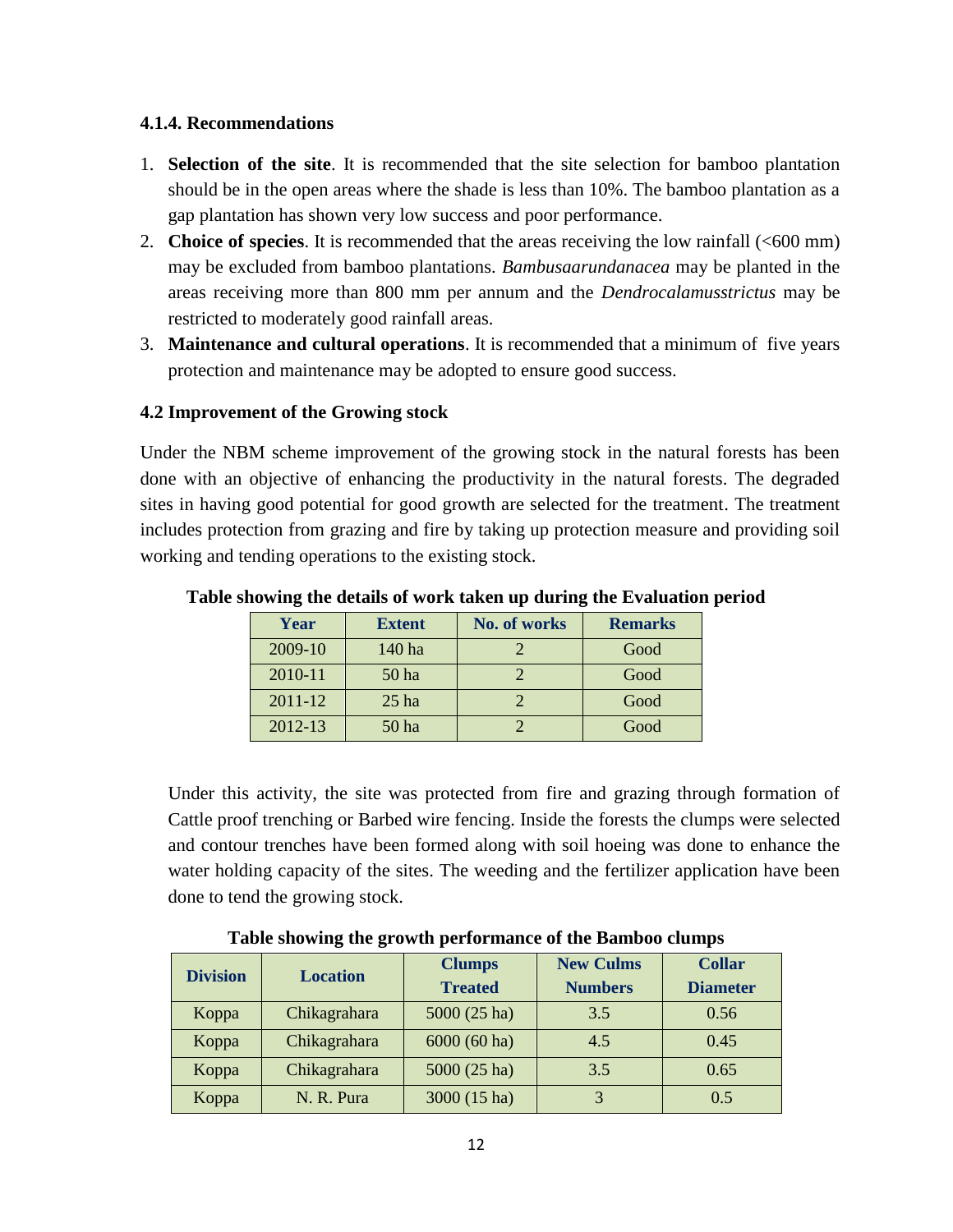### **4.2.1. Key findings:**

- 1. Improvement in the Regeneration. The treatment has improved the natural regeneration and good Culms emergence with mean number of 3.5 which is very promising.
- 2. The collar diameter is however less than one cm is indicating a moderate performance.
- 3. The cleaning up of the old clumps may also be taken up as the old clumps have already established and needs some maintenance and tending.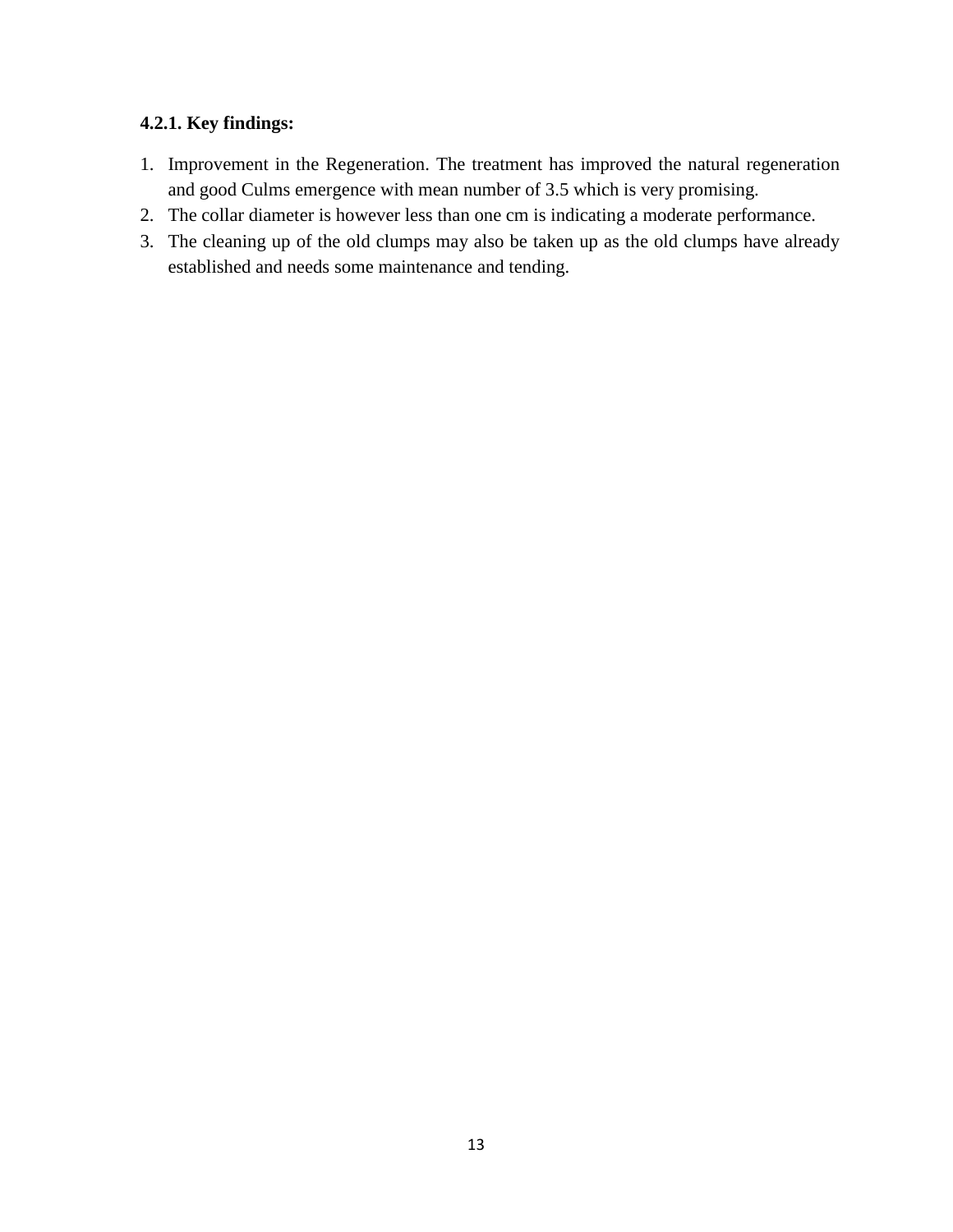## **CHAPTER – VI OBSERVATIONS AND IMPACT ANALYSIS**

**Economic:** The new plantations raised under the NBM scheme is expected to increase the production and availability of Bamboo resources to the Bamboo dependent community. However there was an evidence of community having management participation with the plantation. It is better to organize a community participatory bamboo resource development by institutionalizing the scheme.

**Productivity and sustainability:** For continuous supply of bamboo resources to the community from NBM schemes, it is necessary to organize community participation by providing training on sustainable harvest so as to ensure continuous supply of bamboo resources to the community.

**Ecological impact:** The scheme is expected to meet the bamboo demand to the community and would help in reducing the pressure on the natural forests. The plantations also help in sequestering the carbon-dioxide from the atmosphere and thus help to mitigate the global warming.

**Environmental benefit**: The bamboo resource development scheme will contribute for the increase in the green cover of the country and helps in many forestry functions.